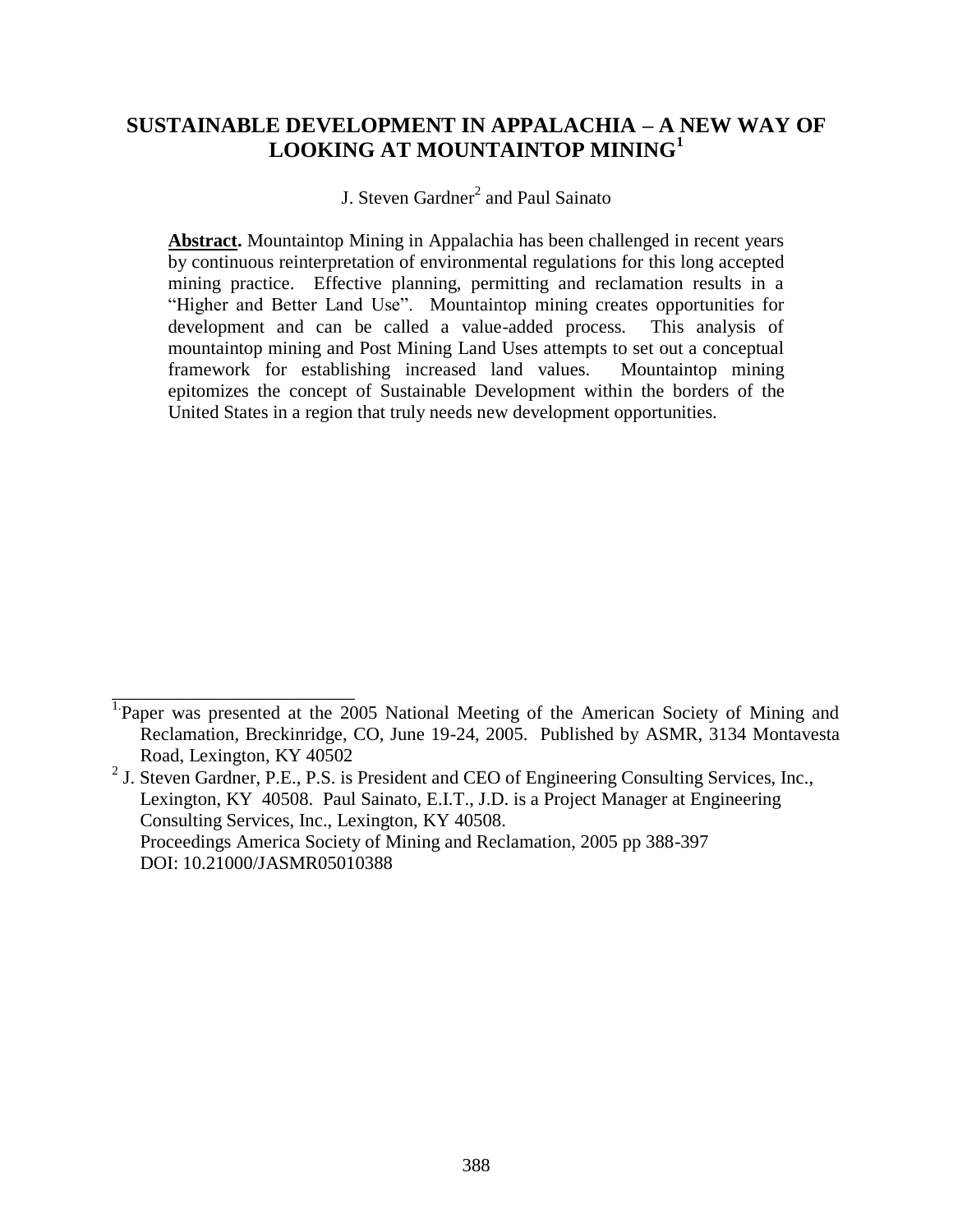#### **Introduction**

Ever notice that when a newspaper or television journalist reports on mining and specifically, on mountaintop mining, the photos and video focus on where the machines are working and the land is disturbed (See Fig. 1)? They rarely pan the camera back 400 to 500 yards to show often found rolling green hills or newly planted trees with several species of animals present (See Fig. 2). Some in our community would have us all think that the short-term existence of land disturbance is the entire image of mountaintop mining. Nothing is further from the truth. Sustainable development, "development that meets the needs of the present without compromising the ability of future generations to meet their own needs," (*Breaking New Ground,* 2002) is a long-term view and looks at projects from the beginning, during operations, and post closure. Shortsightedness, as is shown often by the media techniques above, leads to wrong impressions, wasted resources, and missed innovative opportunities for greater sustainable enhancement.



Figure 1. Active MTM operation. ECSI File photos



Figure 2. Reclaimed MTM operation. ECSI file photos.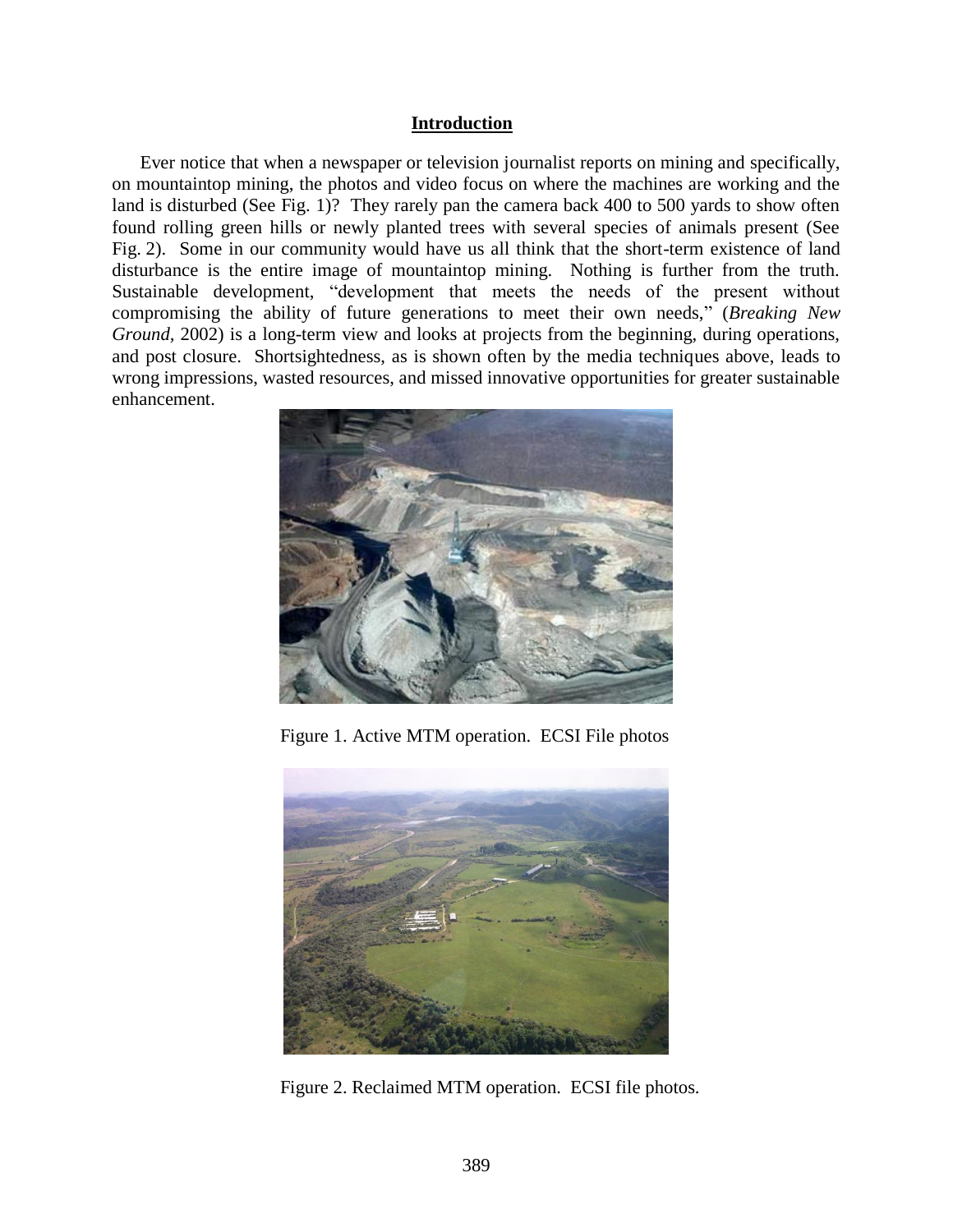There has been considerable debate of late between environmentalists and mining operators concerning the current regulation and operation of mountaintop mining. Because most of the dialogue has been adversarial and mining's response is perceived to be primarily reactive instead of proactive, a rift in communication and value systems between the two sides has widened. In order to be more proactive and to combat shortsightedness that only adds to the disconnect between the community and the truth about mining, this paper will discuss the positive sustainable impacts of mountaintop mining and why mountaintop mining will not turn into a negative impact if done correctly.

#### **Positive Aspects of Mountaintop Mining**

Mining means jobs. Several generations in several families were miners with some working for the same company at the same mine for generations. Mining is inextricably intertwined with the lives of the people of Appalachia and in many places is the culture of the region.

Still, coal companies operating in the Appalachian region have for decades been vilified as robber barons taking the wealth of Appalachia and leaving nothing but a legacy of poverty and environmental damage. As Barbara Freese noted in her book, "Coal a Human History," the U.S. and Great Britain owed their rapid industrial growth and economic base to their respective coal industries that fueled these economies during that growth in the past (Freese, 2003). The U.S. still relies on coal for its economic base, of which the Appalachian coalfields are an important component.

In recent years the rise of large surface mines in Appalachia, particularly mountaintop mining operations, have been vilified by the environmental community as destructive, forcing people from their homes, destroying the land and water forever. This image has been conveyed to the public across the country, resulting in politicians, churches, religious organizations, and many others condemning and asking for an abolition of the practice of mountaintop mining. There is another side to this story.

Mountaintop mining has been conducted in the central Appalachian region for decades (See Fig. 3). The mining practice was even refined and encouraged by federal research efforts and regulatory agencies in the 1970's. At the time it was initially practiced, there was not much thought given to the post-mining land uses.



Figure 3. Mountaintop Mining (Skelly and Loy, 1975)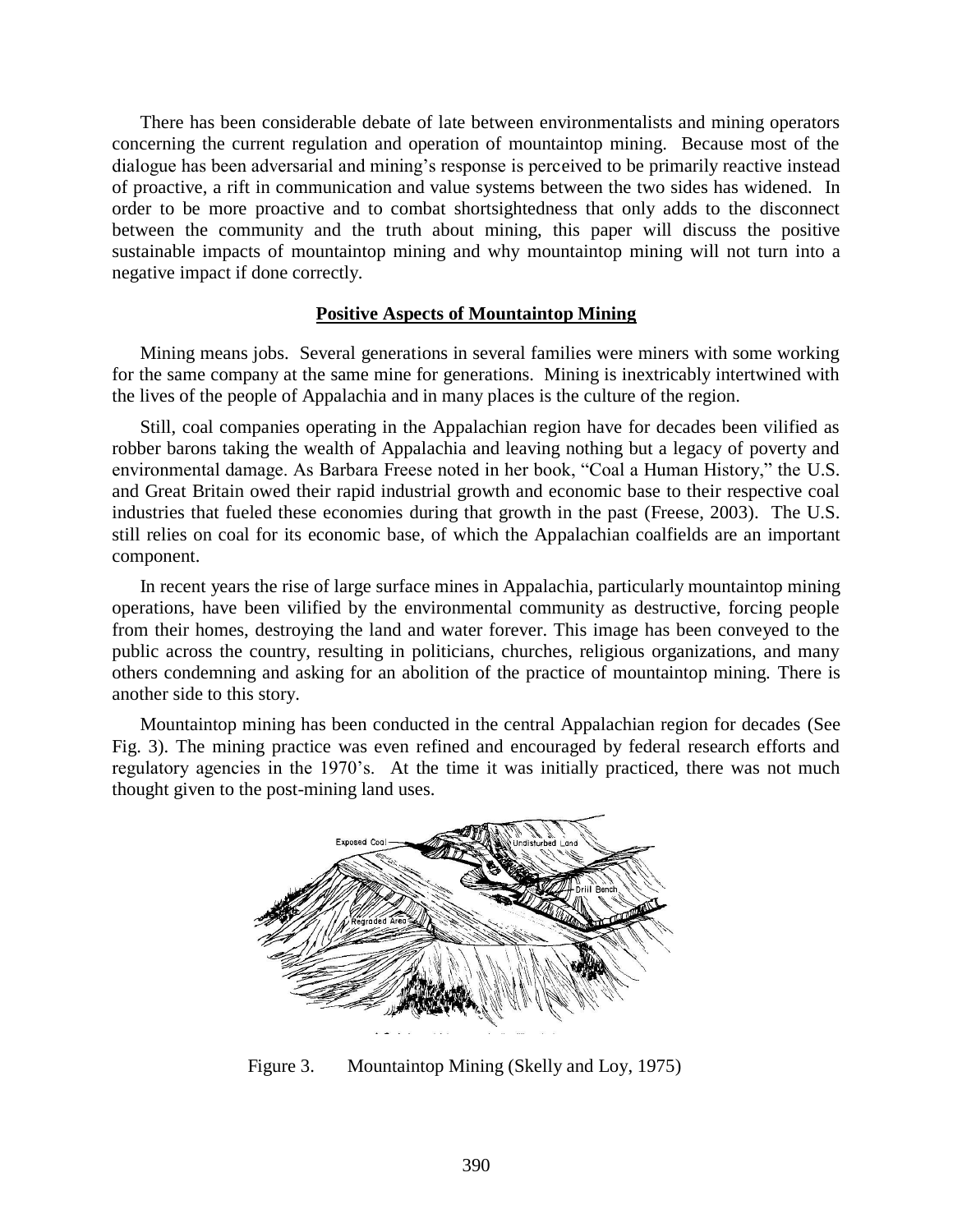However, over time landowners, some of whom were mining companies, realized the mining method was creating a valuable resource for the central Appalachian region which could be developed, i.e., useable land, in a region that had a short supply of land.

Many have compared central Appalachia to other Appalachian regions that have thrived and pointed to the coal industry as the villain holding back development potential in the area. They point to areas and cities such as Asheville, North Carolina, or other major cities that are in the region. While similar, topography between regions in Appalachia also differs. While mountains are prevalent in Eastern Kentucky, West Virginia, and western Virginia, the valleys are so narrow that potential for development is limited as opposed to the valleys on which Asheville, North Carolina was built. There may be some blame to be shared by the coal industry and larger landowners, but there is enough blame to be spread around to all parties. Failed government social engineering programs from the 1960's have left an area with residents who are dependent upon government subsidies. Drug use has become prolific and a drug culture still exists.

Analyzing the root causes of these problems is beyond our capacity as engineers. However, it is clear to us that blaming the coal industry and large landowners is a smokescreen for other problems. Success stories in the Appalachian region are generally in areas where there is good infrastructure and roads that make the areas attractive for development. Only in recent years has the central Appalachian region opened up with new highways crisscrossing the region making the travel to the region as easy as any other part of the country. The derivative benefit of these new highways and the new opportunity of developable land have changed the potential economic climate. Reclaimed mountaintop areas also open up tourism possibilities in the region, with land that can now be developed into golf courses, mountaintop retreats, fish and wildlife areas, and now large vast acres that can be open for the outdoor enthusiasts; including ATV users, horseback riders, etc (See Fig. 4).



Figure 4. Twisted Gun Golf Course – Mingo County, WV ECSI File Photos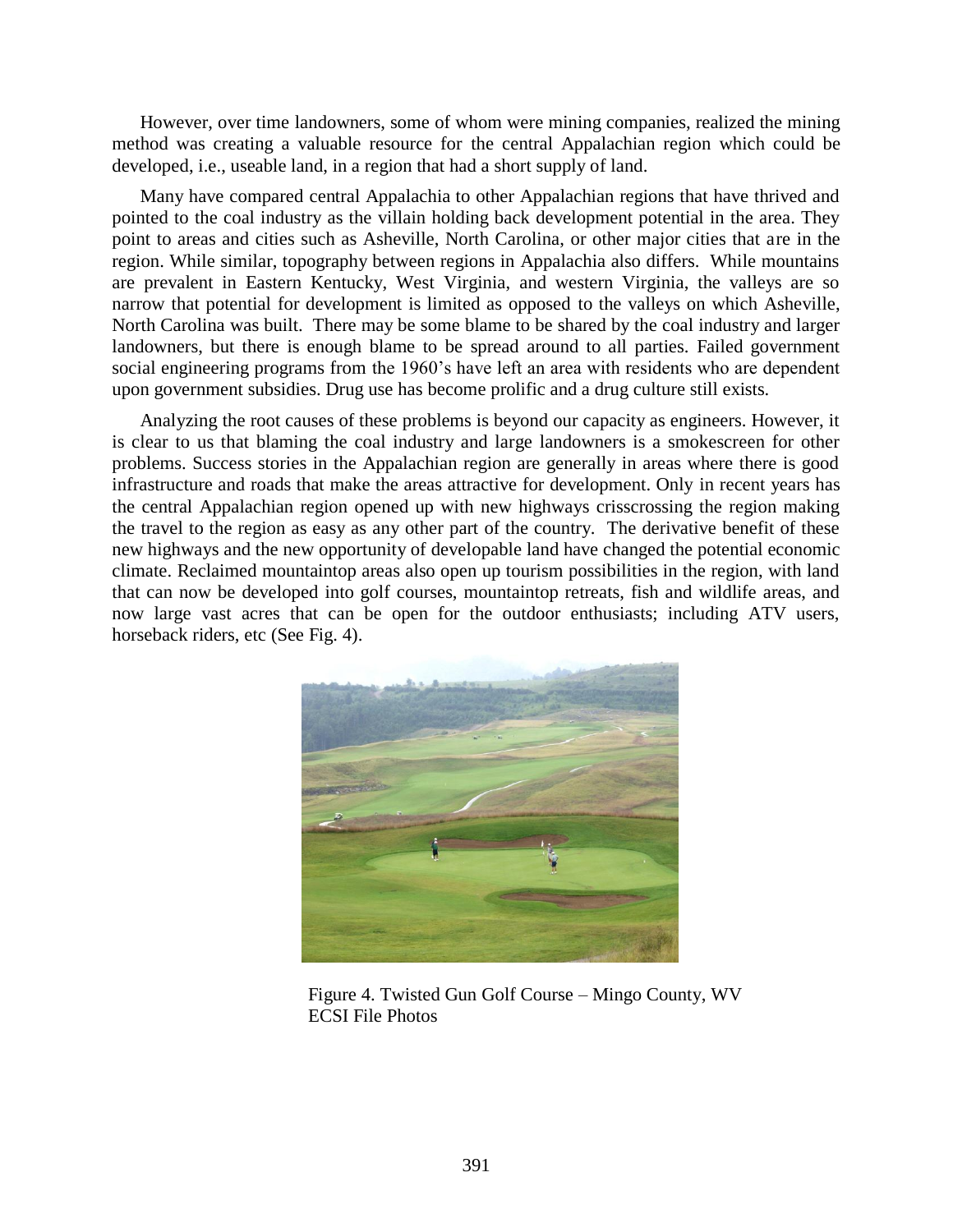Critics of mountaintop mining have also used the argument that only so much land can be developed and no mountaintop mining should be allowed unless there is designated use approved and financed up front. Of the majority of the mountaintop developments that have taken place in recent years, some are on areas where development was not contemplated. Development was an afterthought and added benefit. Now that the potential has been realized, other areas can be mountaintop mined and held in reserve for future uses with greater planning from the outset of the mining project.

For most of the central Appalachian region, pre-mining land use was unmanaged forest (Rusk and Gardner, 2004). The approved list of alternate post-mining land use includes residential, commercial, industrial, institutional, educational, recreational, fish and wildlife, agricultural, or even managed timberland (Rusk and Gardner, 2004). The nation has seen a rapid increase in demand for new housing in recent years, fed by fast population growth, new immigration and easier credit. Some rural Kentucky counties have seen small increases in population from retirees fleeing cities for a rural lifestyle or farmers from other states seeking cheaper land (Rusk and Gardner, 2004). The West Virginia Disaster Recovery Board concluded in 2002 after severe flooding and damage to communities in Southern WV that entire towns may need to be moved out of the flood plains to continue to be viable (Rusk and Gardner, 2004).

The Kentucky Coal Association recently did an informal survey of the Property Valuation Administrators in the eight largest coal-producing counties (Rusk and Gardner, 2004). The survey found: typical undeveloped mountain property is valued at \$100-150 per acre, with the value growing to \$250-300 per acre for undeveloped land with mineral rights; identified sales of reclaimed mountaintop mining sites in excess of \$10,000 per acre; in Bell County, Kentucky a 500-acre tract recently sold for almost \$2000 per acre; Floyd County, Kentucky reported lots on a mountaintop mining residential golf course development were selling for \$40,000–\$50,000, the most expensive in the county (See Fig. 5).



Figure 5. Stonecrest Golf Course. ECSI File Photos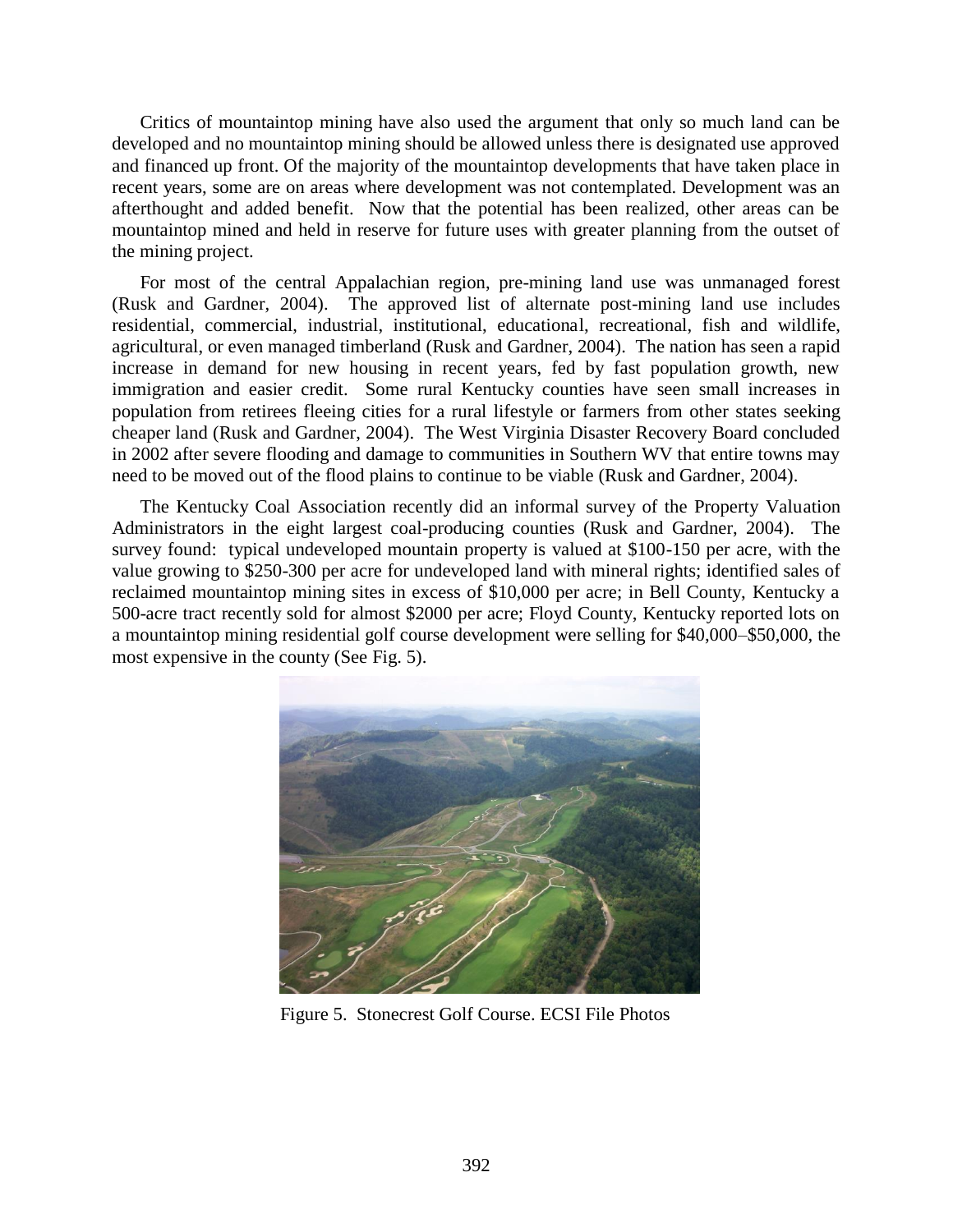As was stated previously, both the United States and Britain rely on coal for the basis of electrical power generation. Kentucky owes its record as having the lowest electrical power rates to the mining and use of coal in Kentucky. Lower rates mean that Kentuckians can spend the dollars saved on other needs to help diversify the economic base of Kentucky.

Kevin Houston, a longtime resident of southeastern Kentucky, can remember hunting trips with his father who said that before the mines came, game was scarce. Once the mines came and reclaimed their land, however, the amount of game became abundant such that it was rare to not be able to see a deer, turkey, or elk on any visit to the forest. Many reclaimed lands are managed in conjunction with state and federal fish and wildlife services to create wildlife habitat and conservation control areas. Re-introduction of elk and turkey on reclaimed land in the Appalachian region has been successful enough to allow controlled hunting (See Fig. 6). Both species had been previously harvested in the region down to dangerously low numbers with elk, in fact, being non-existent in the region prior to the re-introduction efforts.



Figure 6. Elk Found on Reclaimed Mountaintop Mined Land. ECSI File Photos

The abolishment of mountaintop mining as being advocated by many activists' groups, now with the support of many national environmental organizations, and even religious groups, would be a true waste of natural resources. Natural resources in the ground that provide energy and raw materials are also a natural resource of a lost future opportunity for the landowners, potential owners, and future economic stability for a region.

Recent research at the University of Kentucky has shown that altering the reclamation and minimizing compaction on mountaintop sites greatly enhances the potential for tree growth, making mountaintop sites areas for renewable resources. Another innovative use that has been developed is the placement of windmills on reclaimed mountaintop mine sites to produce wind energy as a renewable energy source. It is conceivable to place solar collectors at such sites as well when the economics of solar energy are proven.

Many specialists in government and industry have had a "golf course mentality" concerning reclamation. That is, the reclaimed surface of the land should be graded smoothly with little visible rock. This is a very difficult task and adds significant cost to reclamation. As a result of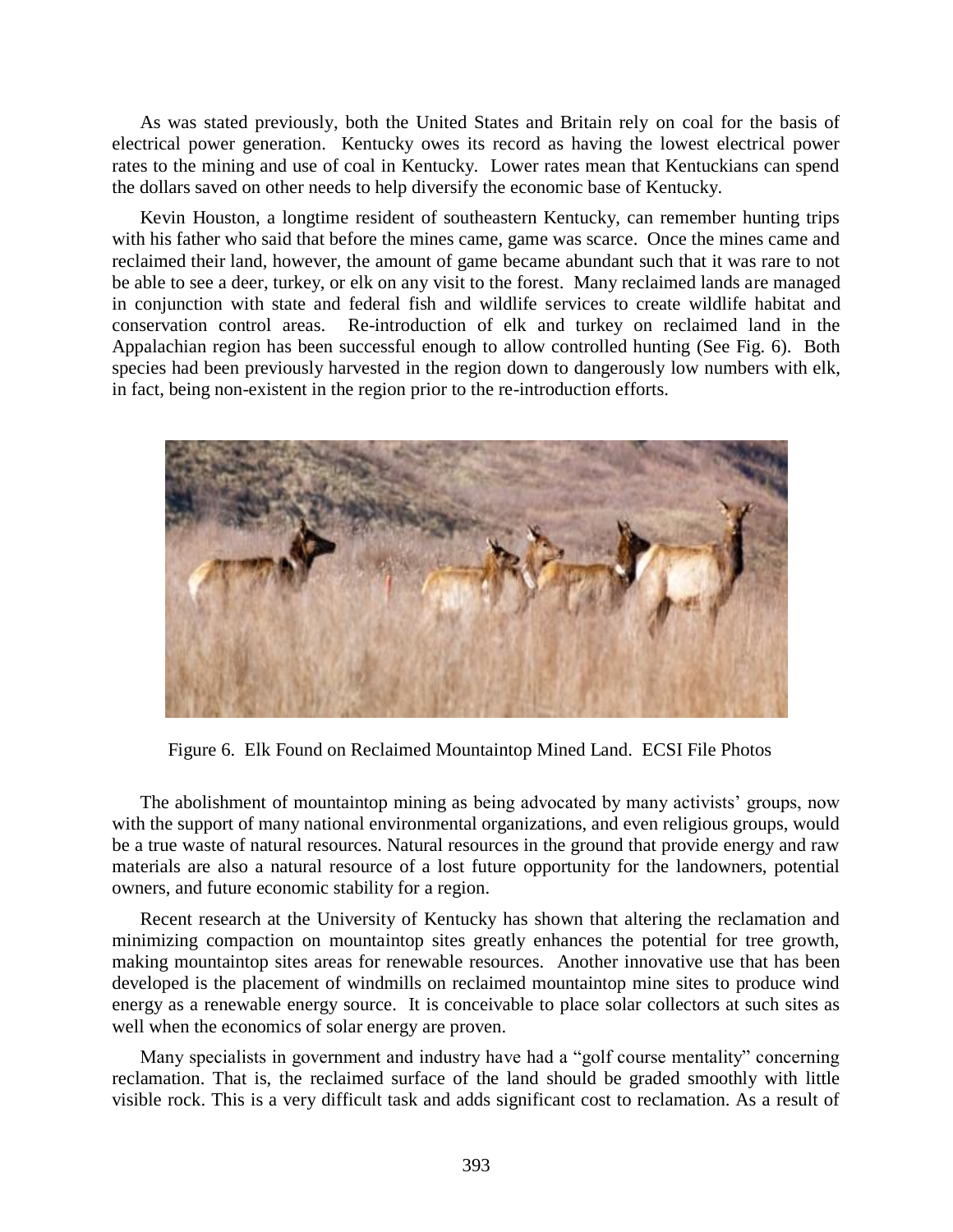the constant tracking back and forth of equipment, reclaimed mine spoils become more compacted. In theory this has impacted tree growth on these areas, resulting in small, slowgrowing trees. Recent research has shown minimal compaction allows deeper root penetration and more rapid growth, vastly accelerating the growth of trees; leaving marketable timber in a much shorter time period(See Fig. 7). The resulting land surface gives the appearance of a rough rubble strewn surface, but this may be, in fact, a more natural environment.



Figure 7. Experimental Tree Growth. ECSI File Photos

Natural erosion processes formed the Appalachian mountains. As the flow of water across the land eroded the hollows and valleys over the eons, mountains resulted. In fact, in many areas the natural surface is rubble strewn with rock that have broken over time, as the water courses eroded the softer materials, often leading to cliffs in many areas. The Surface Mine Reclamation Control Act of 1977 (SMCRA) (30 U.S.C. § 1201) dictated reclamation to approximate original contour. Approximate original contour has very little or scientific and technical justification other than aesthetics. An argument could be made that leaving high walls in the mountains would result in a more stable environment, more conducive to tree growth and wildlife. While this aspect of law is unlikely to be changed over time, it does give one pause to think.

Still, much of the regulation born of SMCRA is designed to guarantee that all short and longterm environmental costs, benefits, and needs are addressed to the satisfaction of the regulatory agencies tasked to police such issues. Bonding requirements are based on the cost of reclamation to satisfy the regulations protecting the environment in the short and long-term. Before the permit is issued allowing mountaintop removal, all environmental needs must be satisfied.

### **Why Mountaintop Mining Will Not Turn Into A Negative Impact**

In Kentucky, West Virginia, Tennessee, and Virginia, all original mining permits are required by regulations to be published in the newspaper of the greatest circulation in the county where the proposed project is located. The permit is available for review at a particular regulatory site by anyone with interest in the project. This allows for any and all affected communities of interest to comment and give input into the decision to allow the project to proceed as is, whether the project should be modified, or to input any factors not considered in the permit which are important to the particular commenting interest. Comments are collected by the regulatory agency for a set time and conveyed to the operator seeking the permit for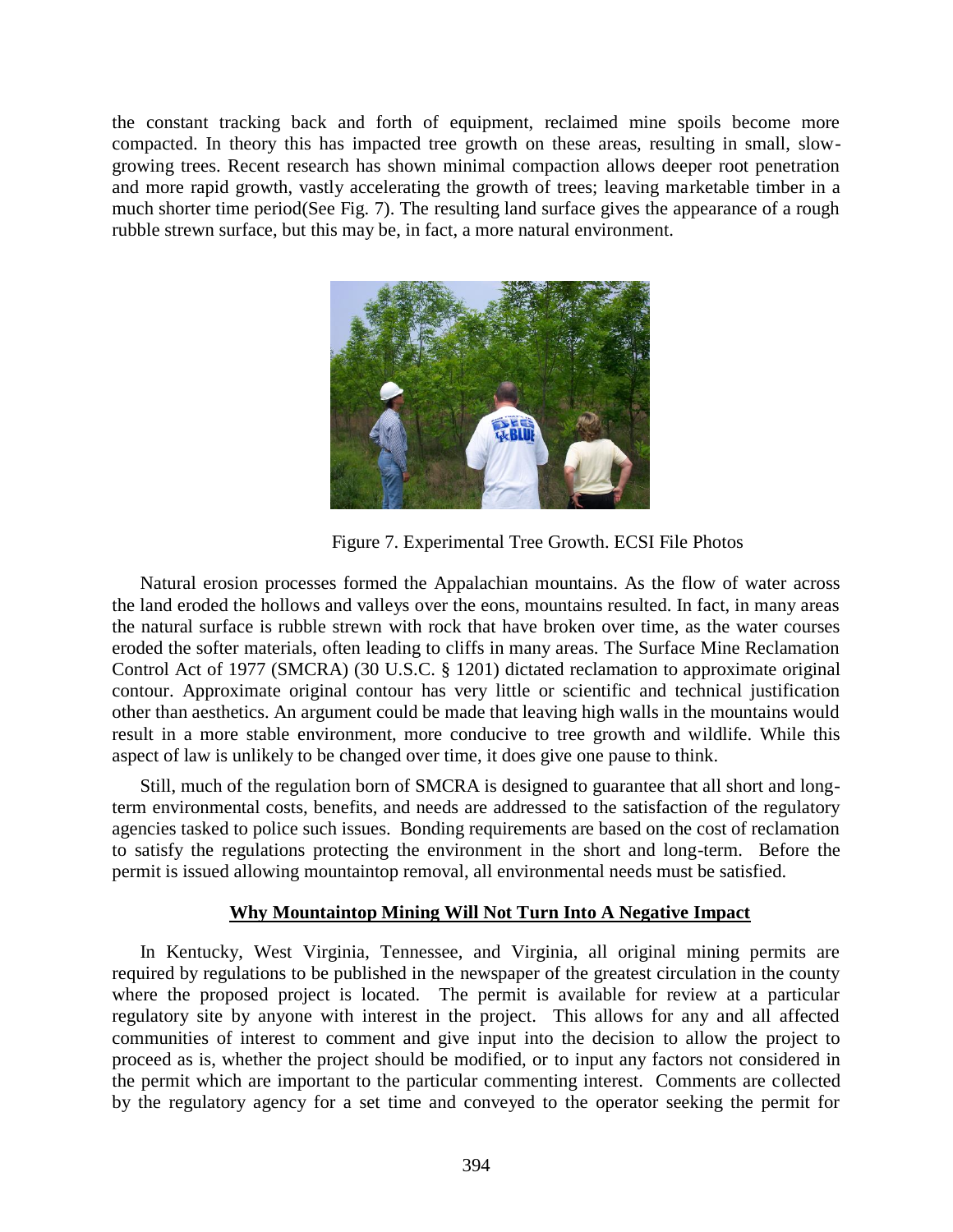appropriate response. Once the operator responds, the regulatory agency reviews the response in terms of the comment to decide whether the permit should be issued and the project should be commenced, whether modifications are needed, or whether the permit should not be issued. This process serves as both a means of allowing engagement and as a means of dispute resolution as the operator is subject to a possible hearing on the comments and to regulatory recommendation and approval for the operator's response to the comment.

The myriad of permits required for a mining project and associated regulations are designed to assure that ample evidence is available to support the assessment of trade-offs necessary in the project. At present, the permitting process is designed such that the interests of the various communities of interest are addressed through the behavior of the regulatory agency and required compliance with regulations. Mining methods such as mountaintop mining and post-mining land uses are required parts of the permit and, thus, the use of these methods by operators is subject to landowner and public comment, as well as regulatory adjustment and approval. Reporting and verification of compliance come in the form of regulatory inspection, oversight, and policing of the operator as the project progresses.

In effect, all communities of interest are invited to become informed of the project through the public notice. If no comments are forthcoming, it is presumed that the interested communities have given informed and voluntary consent to the project. After mining, the land must be returned to approximate original contour unless an exemption is approved. Section 515 of SMCRA provides an exemption to allow for industrial, commercial, residential, or public use deemed to constitute an equal or better economic or public use (30 U.S.C. §1265 (e) (Section 515 (e) of SMCRA). This allows for mining companies to plan post mining land uses that could potentially fit the economic and social needs of the local community while all the plans for both the post mining land configuration and ongoing operations must be approved by the regulatory agencies. Regulations promulgated by state legislatures are designed to address most if not all of the issues important to the various communities of interest yet still allow productive use of the resources available for both the current and future generations.

Not only regulatory requirements but also market incentives drive mining companies to pay attention to proper reclamation and planning of mountaintop areas. Market incentives stem from the landowner's benefit of the greater value of the land. A market incentive on the part of the mining company is the potential decrease in reclamation cost by allowing the land to remain as gently rolling as opposed to hauling, placing, and stabilizing material on such a large scale.

The opportunities abound for voluntary programs when the land is allowed to be changed to provide benefit to various communities involved. Whether it be working with the state or federal fish and wildlife agencies to create new and better wildlife habitats and conservation areas or a recreational site for the benefit of the local community, no opportunity would be available without usable land.

Many representative post mining land uses are success stories that show that local communities in Appalachia have the capacity and resources to make good use of the usable land mountaintop mining provides. While not all mountain top sites are developed, most of the successful uses were not pre-planned (See Fig. 7 and Fig. 8).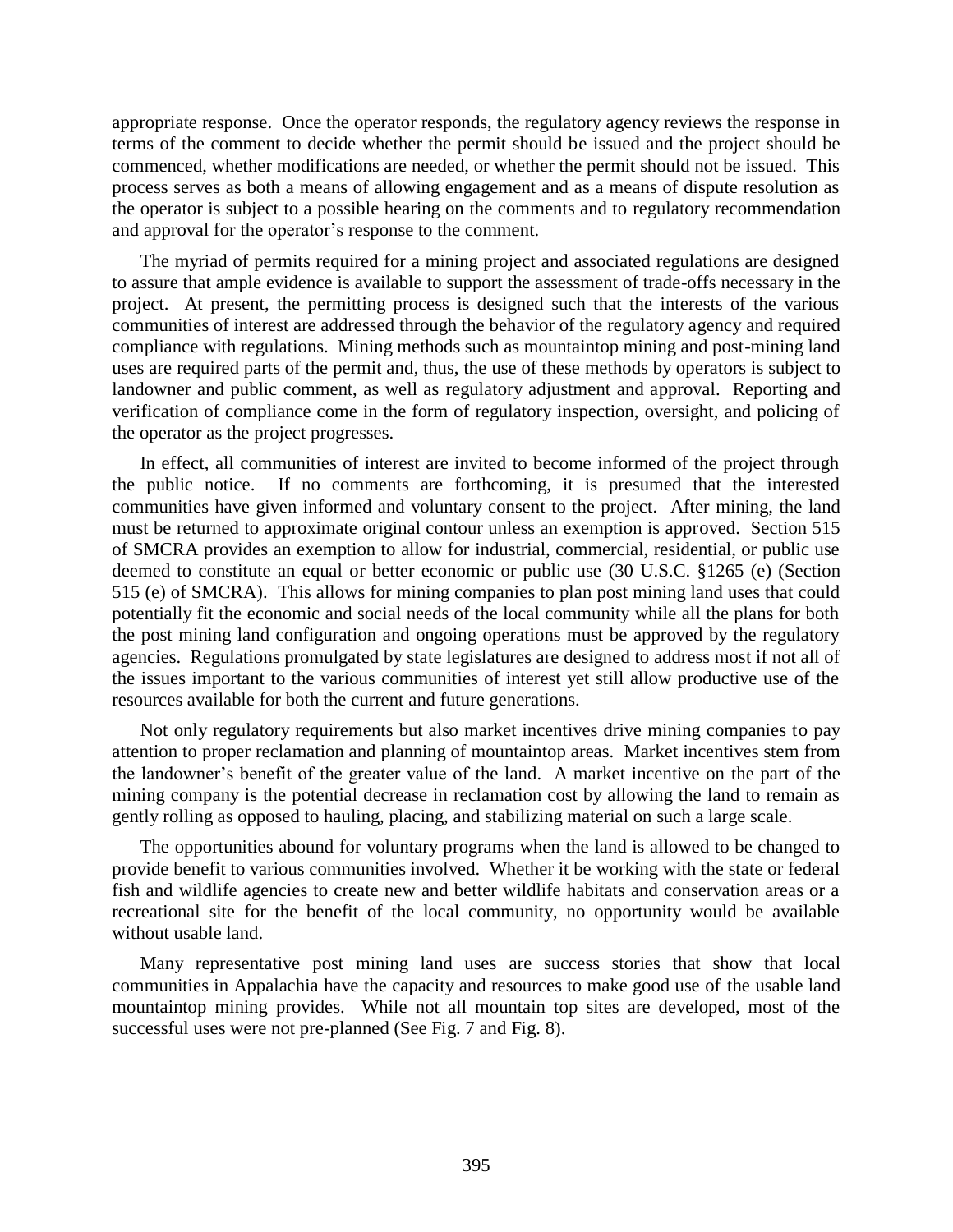





Mike Whitt, Executive Director of the Mingo County Redevelopment Authority, is developing a Land Management Master Plan for Mingo County, West Virginia that he hopes will be modeled by neighboring counties. His work has involved meetings with all the agencies and communities of interest involved with future land use planning including environmentalists, local and state government, utilities, mining companies and land companies. His goal is to plan utilization of land that will be and has been mountain top mined in an effort to create more development while at the same time lower the cost associated with such development. For example, by working with the various parties involved, a road project that is projected to cost \$400 million is now projected to cost \$60 million by coordination with a mining company to do the earthwork associated with the road base meeting specifications of the transportation department. It would cost too much for the local and state government to do the same work without the development opportunities afforded by coordination and planning of post mining land uses of mountaintop mining areas.

Critics seem to worry that mountaintop mining will level the mountains of Appalachia and destroy the environment. They often take a hardened stance to say that any mining whatsoever should not be allowed. However, according to the Environmental Impact Statement of Mountaintop mining, in a 12 million acre study area including 59,000 miles of streams, only 6.8% of the acreage has been or could be affected by mountaintop mining (United States Environmental Protection Agency, 2003). Twelve hundred miles of headwater streams, or only about 2%, have been or will be directly impacted by mountaintop mining. Given the benefits touted above as a trade-off of, at best, 6.8% impact, it is obvious that the progressive stance held by the mining and local communities clearly presents a win-win-win situation for utilization of land changes produced by mountaintop mining.

Not all mountaintop mining projects are success stories. As with any industry, there are a few bad operators that give the rest a bad reputation. Unfortunately, anytime these bad operators do something that is detrimental to the environment or the community, the event becomes a media sensation. Eventually, the bad operators' bad behavior does catch up to them. Some are caught and fined or "banished" from mining through the Applicant Violator System. Some